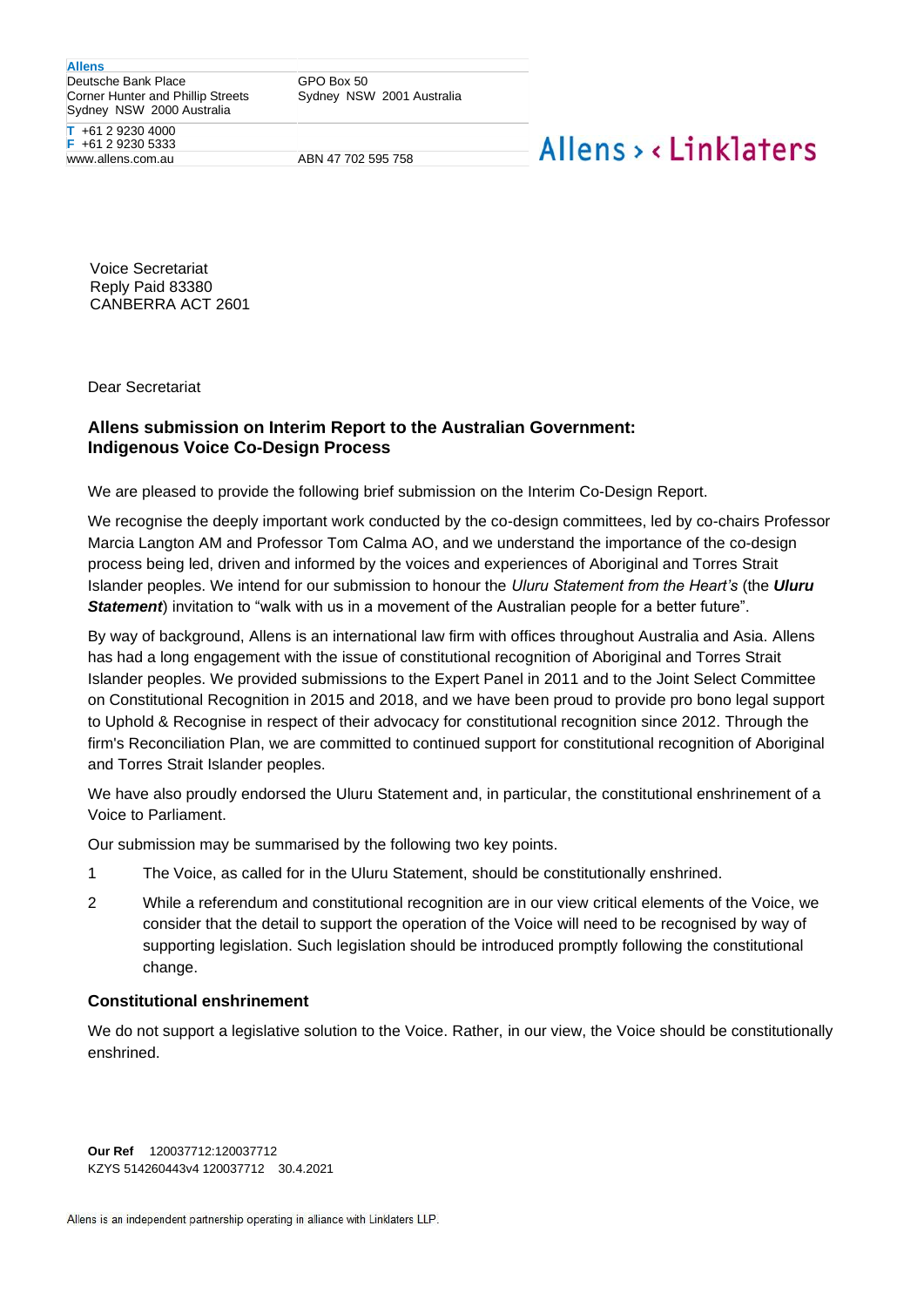## Allens > < Linklaters

The Uluru Statement represents a substantial consensus of Aboriginal and Torres Strait Islander peoples. It is the culmination an unprecedented consultation process with First Peoples and it calls for constitutional recognition of the Voice:

*….With substantive constitutional change and structural reform, we believe this ancient sovereignty can shine through as a fuller expression of Australia's nationhood.…*

*We seek constitutional reforms to empower our people and take a rightful place in our own country.* 

*When we have power over our destiny our children will flourish. They will walk in two worlds and their culture will be a gift to their country…*

*We call for the establishment of a First Nations Voice enshrined in the Constitution…*

We support the enshrining of the Voice in the Australian Constitution for two key reasons.

#### 1 **Constitutional reform will provide the Voice with security and stability**

In our view, it is an essential design feature of the Voice that Parliament must consider any advice tabled by the Voice. A constitutional mandate would protect the Voice from being easily abolished and would ensure that the Voice is both sustainable and durable. A constitutional mandate means that:

- (a) the Voice will have legitimacy and authority, being supported via a commitment from the Australian people (by way of a referendum); and
- (b) Indigenous empowerment and active participation in the democratic life of the State will be supported by a long-term, stable mechanism.

#### 2 **Constitutional reform represents structural change**

The Uluru Statement expresses the felt structural powerlessness of First Nations peoples. Implementing the Voice through the significant structural reform of constitutional change may go some way towards recognising and reversing those feelings and experiences.

We do not consider a constitutionally enshrined Voice to be incompatible with Parliamentary sovereignty. The intention of the Voice is not to exercise a veto or limit the legislative power of the Parliament. Rather it is to provide input where such power is exercised in relation to First Nations peoples. It is about consultation and, through consultation, improved and informed decision-making by Parliament.

#### **Enabling legislation**

We submit that the process for a referendum in favour of enshrining the Voice in the Constitution should proceed without delay, with supporting legislation to be introduced promptly following that referendum.

A constitutional amendment would provide the basis for guaranteeing First Nations peoples a voice in matters affecting them, but, in our view, the details for operation of the Voice would need to be included in supporting legislation enacted by Parliament. This enabling legislation could address all of the complex, institutional detail that is necessary to give effect to the Voice, and would specify how the body is to be given an appropriately representative character and how it can properly and most usefully discharge its advisory functions.

Introducing supporting legislation as a second step has the advantage of ensuring that Parliament is given prime responsibility for deciding the shape of the body. This approach balances the need for stability and security through constitutional enshrinement with the potential need for flexibility through ordinary legislative definition and modification.

#### **Additional considerations**

Subject to the co-design process output, and consistent with the design principles identified by the Joint Select Committee on Constitutional Recognition relating to Aboriginal and Torres Strait Islander peoples, in